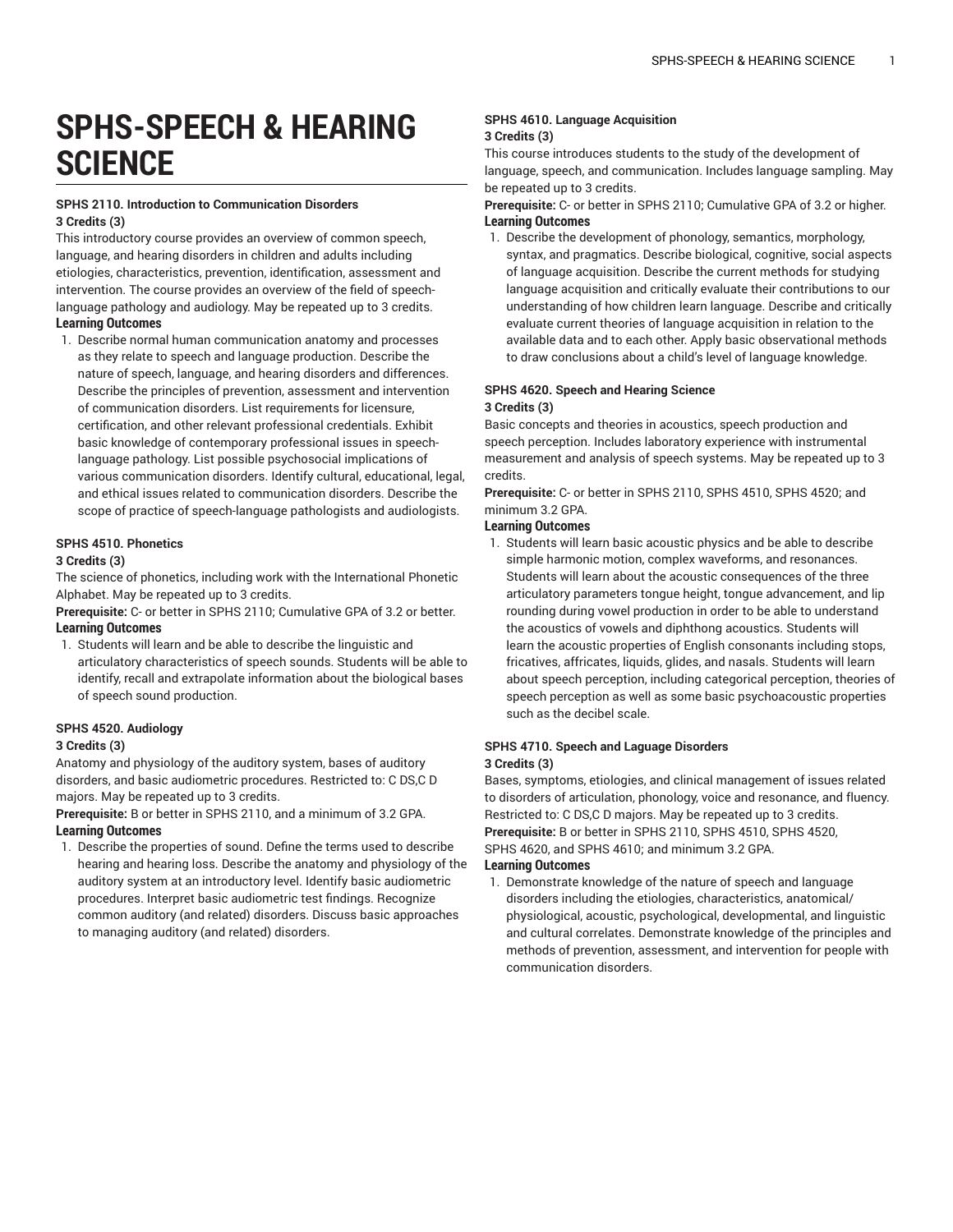# **SPHS 4720. Anatomy and Physiology of Speech Mechanisms 3 Credits (3)**

Structure and function of systems underlying human speech sound production and processing, including respiratory, phonatory, and articulatory components. May be repeated up to 3 credits. **Prerequisite:** C- or better in SPHS 2110, SPHS 4510, SPHS 4520, SPHS 4620, and SPHS 4610; and minimum 3.2 GPA.

# **Learning Outcomes**

1. Students will learn and be able to identify respiratory anatomy important for speech production. Students will be able to identify, recall and extrapolate information about respiratory physiology. Students will learn and be able to identify laryngeal anatomy important for speech production. Students will be able to identify, recall and name important physiological mechanisms for controlling vocal function. Students will learn and be able to identify supraglottal anatomy important for speech production. Students will be able to identify, recall and name physiologic events about resonance and articulation.

## **SPHS 4810. Clinical Methods and Procedures 3 Credits (3)**

Guidelines and procedures associated with the clinical and supervisory processes. Provide opportunities to complete the supervised clinical observation requirement for participation in clinical practicum. Restricted to: C DS,C D majors. May be repeated up to 3 credits.

**Prerequisite:** B or better in SPHS 2110, SPHS 4510, SPHS 4520, SPHS 4620, SPHS 4610; and minimum 3.2 GPA.

# **Learning Outcomes**

1. Demonstrate basic use of professional terminology in the area of Speech-Language Pathology Demonstrate knowledge of principles and techniques of the observation of nonverbal and verbal behavior of clients and clinicians using oral and written reporting, as well as in-class discussions. Complete twenty-five clock hours of supervised clinical observation of speech, language, and hearing services.

## **SPHS 4820. Neural Bases of Communication Disorders 3 Credits (3)**

Study of the neuroanatomy and neurophysiology of communication and communication disorders. Includes review of the central nervous system and peripheral nervous system relationship to speech motor control, language, and hearing. Restricted to: C DS,C D majors. May be repeated up to 3 credits.

**Prerequisite:** B or better in SPHS 2110, SPHS 4610, SPHS 4510, SPHS 4520, SPHS 4620, SPHS 4710, SPHS 4720, SPHS 4810 and minimum 3.0 GPA.

# **Learning Outcomes**

1. Demonstrate knowledge of the gross anatomy and physiology of the central, peripheral, autonomic nervous systems. Understand the clinical manifestations associated with injury/disease to a given regions/systems within the nervous system.

## **SPHS 4830. Aural Rehabilitation 3 Credits (3)**

Overview of hearing aids and amplication devices including cochlear implants. Review of the bases and psychosocial aspects of hearing loss. Clinical management of hearing loss consistent with ASHA's scope of practice for SLPs. Restricted to: C DS,C D majors. May be repeated up to 3 credits.

**Prerequisite:** B or better in SPHS 2110, SPHS 4510, SPHS 4520, SPHS 4620, SPHS 4610, SPHS 4710, SPHS 4720, SPHS 4810; and minimum 3.2 GPA.

# **Learning Outcomes**

1. Define and use the appropriate terminology when discussing hard of hearing and deafness. Describe and explain the effects of hearing impairment on speech-language acquisition and auditory/speech perception. Describe the effects of hearing impairment on various aspects of life (e.g., cognitive, educational, occupational, and psychosocial aspects in all age ranges). Identify the communication needs and develop a basic understanding of common intervention options including communication strategies, auditory training, speech reading, hearing aids, assistive devices, and cochlear implantation. Be acquainted with the relevant public laws.

## **SPHS 504. Speech and Laguage Disorders 3 Credits (3)**

Bases, symptoms, etiologies, and clinical management of issues related to disorders of articulation, phonology, voice and resonance, and fluency. Restricted to: C DS,C D majors. May be repeated up to 3 credits. **Prerequisite:** B or better in SPHS 2110, SPHS 4510, SPHS 4520, SPHS 4620, and SPHS 4610; and minimum 3.2 GPA.

# **SPHS 5110. Research Methods**

# **3 Credits (3)**

Introduction to basic qualitative, quantitative, and single subject research methodology in speech-language pathology and audiology. Restricted to CD,CDS majors. May be repeated up to 3 credits.

**Prerequisite:** a course grade of B- or higher in all graduate courses and an overall GPA of 3.0 or higher.

# **Learning Outcomes**

1. Demonstrate knowledge of the concepts of research ethics and integrity including protection of human subjects. Demonstrate comprehension of concepts of evidence-based practice. Locate, use, and critically evaluate library and online sources that support the investigation of research questions pertinent to speech-language and hearing science. Interpret basic single variable and two-variable statistical procedures appropriate for single and group designs. Read, abstract, and critically evaluate pertinent research.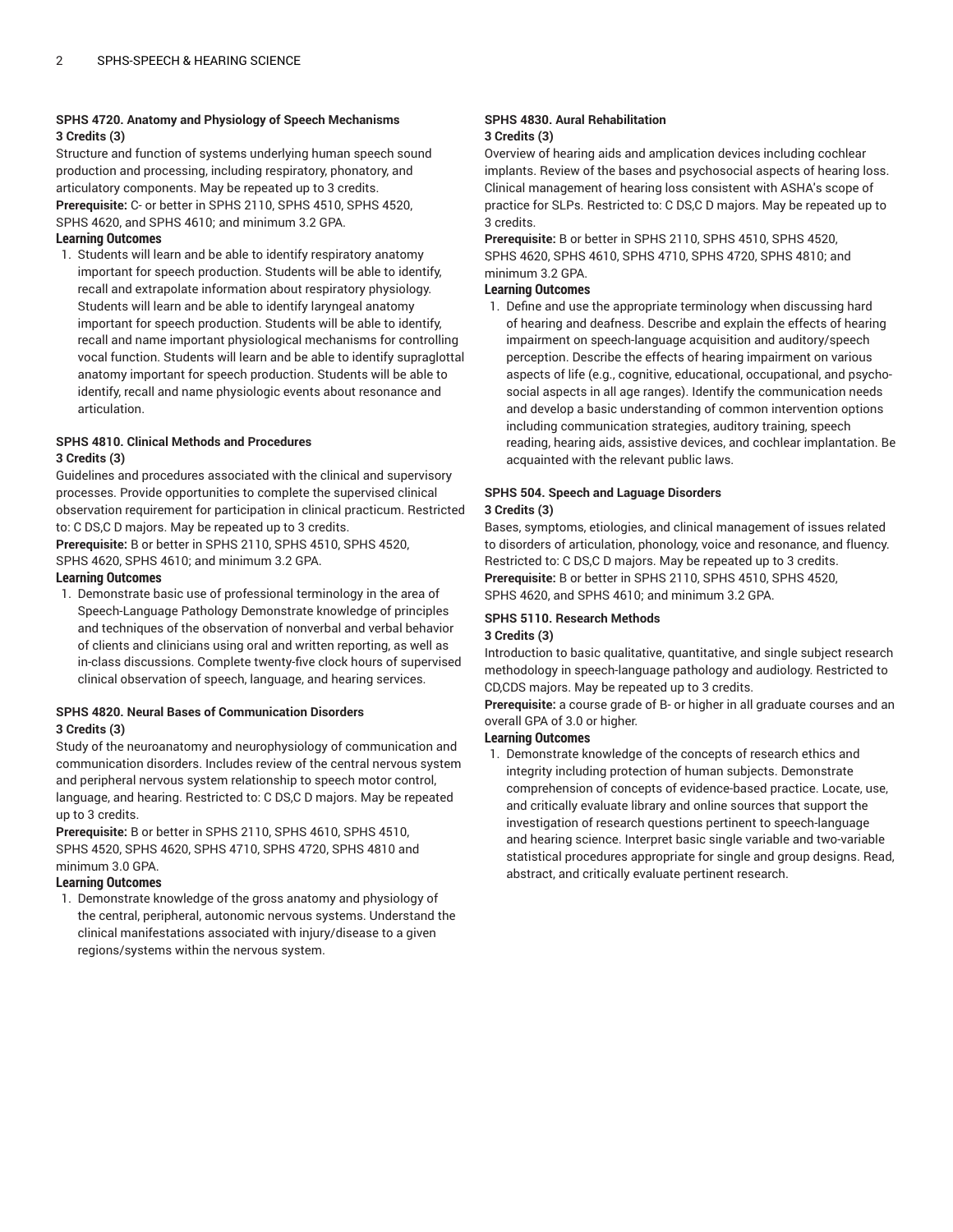# **SPHS 5120. Assessment of Communication Disorders**

## **3 Credits (3)**

Diagnostic theories and management of communication disorders using standardized and descriptive methodology. Includes the practice of interviewing, testing, and oral and written reporting. Restricted to: C DS,C D majors. May be repeated up to 3 credits.

**Prerequisite:** A course grade of B or higher in all graduate courses and an overall GPA of 3.0 or higher.

## **Learning Outcomes**

1. Demonstrate knowledge of testing statistics and basic concepts in psychometric assessment. Formulate, implement and summarize one complete successful and efficient assessments: including pre-planning meeting, interview design and implementation, administration of instruments, analysis and integration of results and report writing. Review, summarize and critique one assessment tool for design, use, interpretation and cultural/linguistic inclusivity to classmates. Given case study information, students will be able to: choose an appropriate instrument from assessment tools reviewed; develop an assessment plan for a client; write a report and develop treatment goals.

## **SPHS 5130. Pediatric Language and Disorders 3 Credits (3)**

Normal communication development of neonates, infants, toddlers, and preschoolers; etiologies, and treatment of cognitive, linguistic and social elements of communication problems in family systems. Restricted to: C DS,C D majors. May be repeated up to 3 credits.

**Prerequisite:** Minimum grade of B and an overall GPA of 3.0 or higher. **Learning Outcomes**

1. Demonstrate a working knowledge of the major theories of language acquisition and theoretical perspectives of disorders. Demonstrate an understanding of the aspects related to dialect and second language acquisition of English. Demonstrate knowledge of the core principles of language assessment for the pediatric population (zero-five year old). Summarize and interpret content material relating to pediatric language development/disorders.

#### **SPHS 5140. Speech Sound Disorders 3 Credits (3)**

Advanced study of the symptoms, etiologies, assessment, and clinical management of speech sound disorders including those due to cleft palate and disorders of resonance. May be repeated up to 3 credits. **Prerequisite:** A minimum grade of B in all graduate courses and a minimum overall GPA of 3.0 is required.

# **Learning Outcomes**

1. Course Goals – Fulfillment of the following Standards of the American Speech-Language-Hearing Association (ASHA): IV-B, IV-C, IB-D, and IV-F: Students will be able to explain the classification of speech sounds based on different phonological theories, and they will be able to phonetically transcribe standard and nonstandard speech. Summative Assessment: Test I (IV-B, IV-C) Students will be able to describe the impact of anatomical, motor, sensory, cognitive-linguistic, and social factors in speech development, and developmental profiles associated with developmental and syndromic conditions. Summative Assessment: Test 2 (IV-C) Students will be able to identify appropriate assessment tools and practice their use for the diagnosis of speech sound disorders. Formative Assessment: Project 1 (IV-D) Students will learn to research different treatment approaches for the successful remediation of speech sound disorders and to integrate research into evidence-based clinical practice. Formative Assessment: Research Article Presentation Treatment Presentation (IV-F) Students will familiarize themselves with current research in the area of speech sound disorders as well as foundational original research papers in the field. Formative Assessment: Research Article Presentation (IV-F)

## **SPHS 5210. School Age Language and Disorders 3 Credits (3)**

Normal communication-learning development of elementary, secondary, and postsecondary students; etiologies, diagnosis, and treatment of interpersonal communication and language-based academic disorders. Restricted to: C DS,C D majors. May be repeated up to 3 credits. **Prerequisite:** A minimum grade of B in all graduate courses and an overall GPA of 3.0 or higher.

## **Learning Outcomes**

1. Demonstrate a working knowledge of legislation governing service provision in the schools(IDEIA, NCLB) and implementation practices (IEP, five-hundred-four plan, RtI). Demonstrate knowledge of normal language development of school-age children. Demonstrate understanding of language disorders relevant to school-age children. Demonstrate knowledge of evidence-based intervention methodologies for the treatment of language disorders in the schoolaged population.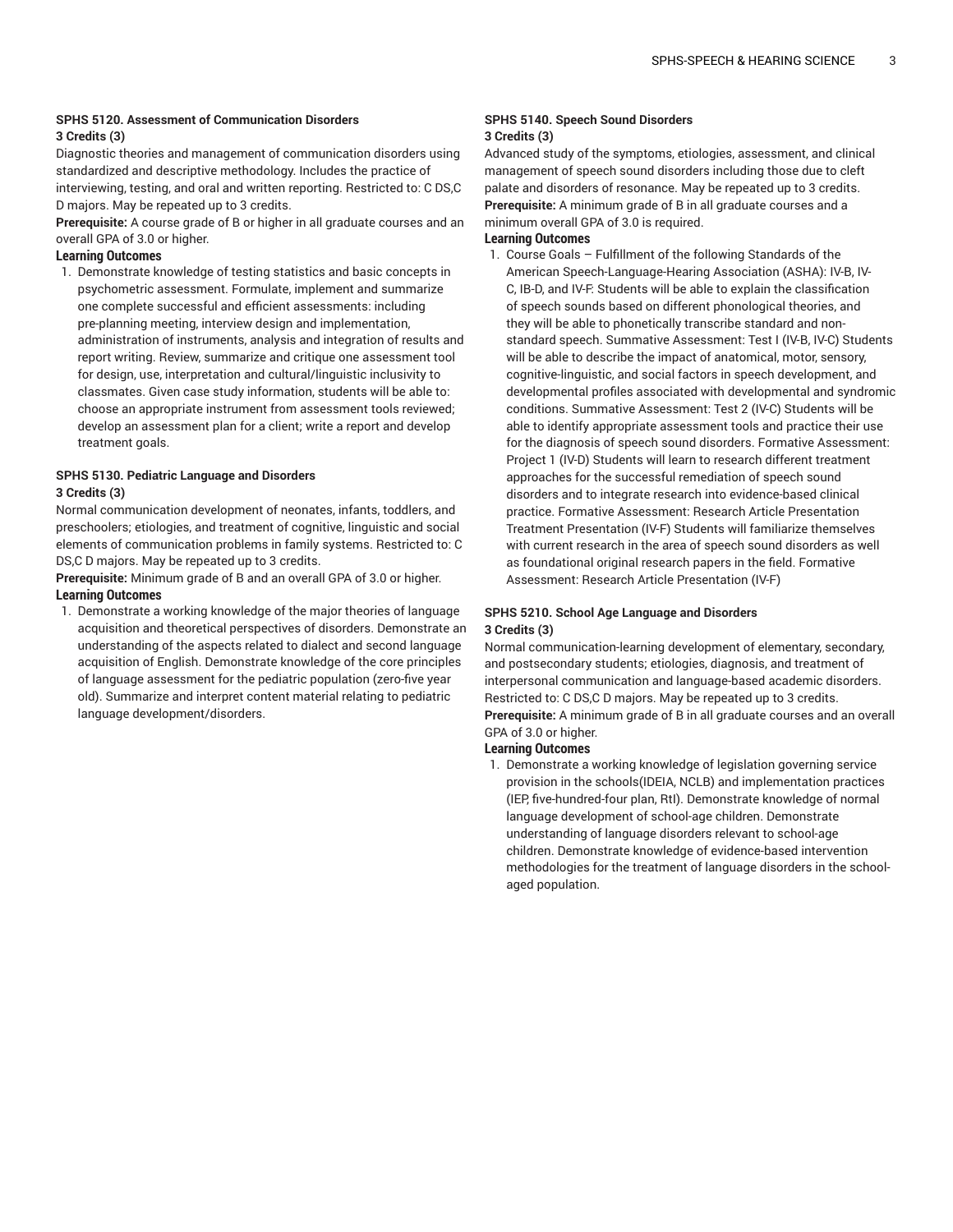## **SPHS 5220. Aphasia & Cognitive Linguistic Disorders 3 Credits (3)**

Etiologies, diagnosis, assessment, and treatment of adult aphasia and cognitive-linguistic disorders. Restricted to: C DS,C D majors. May be repeated up to 3 credits.

**Prerequisite:** A course grade of B or higher in all graduate courses and an overall GPA of 3.0 or higher.

# **Learning Outcomes**

1. Describe the nature, prevention, assessment, and intervention of aphasia and cognitive communication disorders in adults. Describe cognitive and social aspects of communication, psychological, neurologic, and cultural correlates, as well as other types of diversity (i.e., age, gender, etc.) as it relates to aphasia in adults. Describe the nature of normal cognitive processing, including attention, memory. Apply theory of cognitive and social aspects of communication, psychological, neurologic, and cultural correlates, as well as other types of diversity (i.e., age, gender, etc.) as it relates to aphasia and cognitive communication disorders. Identify ethical issues related to treatment regarding aphasia and cognitive communication disorders.

# **SPHS 5230. Fluency Disorders**

# **3 Credits (3)**

Speech fluency development and the disorders of stuttering, cluttering, and neurogenic dysfluency. Restricted to: C DS,C D majors. **Prerequisite:** A course grade of B or higher in all graduate courses and an overall GPA of 3.0 or higher.

# **Learning Outcomes**

1. Define/describe terminology and nomenclature associated with the study of human fluency disorders. Identify constitutional and environmental conditions that contribute to fluency disorders. Propose methods of assessing and treating the affective, behavioral and cognitive aspects of fluency disorders across the lifespan, including the use of augmentative devices for fluency. Be able to explain the role of counseling in treating fluency disorders and how that role changes with the age of the client. Be able to explain the role of counseling in treating fluency disorders and how that role changes with the age of the client.

# **SPHS 5310. Introduction to Augmentative and Alternatice Communication**

# **3 Credits (3)**

Assessment and intervention for children and adults with developmental disabilities; Alternative communication strategies and systems for individuals with severe speech and/or language impairments. Restricted to: C DS,C D majors. May be repeated up to 3 credits.

**Prerequisite:** Graduate standing; overall GPA of 3.0.

# **Learning Outcomes**

1. Understand and consider physical and psycho-social, linguistic, and cognitive characteristics of AAC users. Describe assessment methods to determine the best fit of AAC systems to meet the needs of AAC users. Understand how to provide training in the use of various AAC systems for AAC users, their families, and caregivers and educators.

## **SPHS 5320. Cognitive-Linguistic Communication Disorders 3 Credits (3)**

Topics include attention, memory, executive function, and underlying neuropathologies, with emphasis on assessment, diagnosis, prognosis, treatment and recovery processes in cognitive communication disorders related to traumatic brain injury, dementia, and right hemisphere brain damage. Restricted to: C DS,C D majors. May be repeated up to 3 credits. **Prerequisite:** A course grade of B or higher in all graduate courses and an overall GPA of 3.0.

# **Learning Outcomes**

1. Compare, contrast, and differentiate neural bases and etiologies for TBI, RHD, and Dementia. Assess deficits in cognitive-linguistic communicative competence. Recommend and design appropriate management plans for individuals with cognitive-linguistic impairments. Recognize the significance of culture, age, and ethnicity on the assessment and treatment of cognitive-linguistic communication disorders. Reflect on and prepare clients and families for the impact of cognitive-linguistic impairments and re-entry to school, work, family, and/or the community.

# **SPHS 5330. Dysphagia**

# **3 Credits (3)**

Study of the anatomy and physiology of swallowing and upper aerodigestive systems. Review of the bases and etiologies of child and adult swallowing disorders, including diagnosis, assessment, and treatment. Restricted to: C DS,C D majors. May be repeated up to 3 credits.

**Prerequisite:** A course grade of B- or higher in all graduate courses and an overall GPA of 3.0 or higher.

# **Learning Outcomes**

1. Define the anatomy and physiology of normal swallowing and causes of abnormal swallow in the pediatric to geriatric age ranges. Define dysphagia team components. Describe protocol for clinical and instrumental dysphagia evaluation. Describe dysphagia diagnosis and treatment.

# **SPHS 5340. Motor Speech Disorders 3 Credits (3)**

Advanced studies of dysfunction of the nervous system that affect speech. Includes evaluation, diagnosis, and treatment of speech apraxias and dysarthias. Restricted to: C DS,C D majors. May be repeated up to 3 credits.

**Prerequisite:** A course grade of B or higher in all graduate courses and an overall GPA of 3.0 or higher.

# **Learning Outcomes**

1. Recognize evaluate motor speech disorders - differentiating between flaccid, spastic, unilateral upper motor neuron, ataxic, hypokinetic, hyperkinetic, mixed dysarthria, as well as apraxia. Identify the etiology of the various motor speech disorders. Demonstrate knowledge of methods to assess the various subsystems (resonance, articulation, phonation, and respiration) and determine relative contribution of each system to the motor speech disorder. Demonstrate knowledge of various interventions for clients with various motor speech disorders.